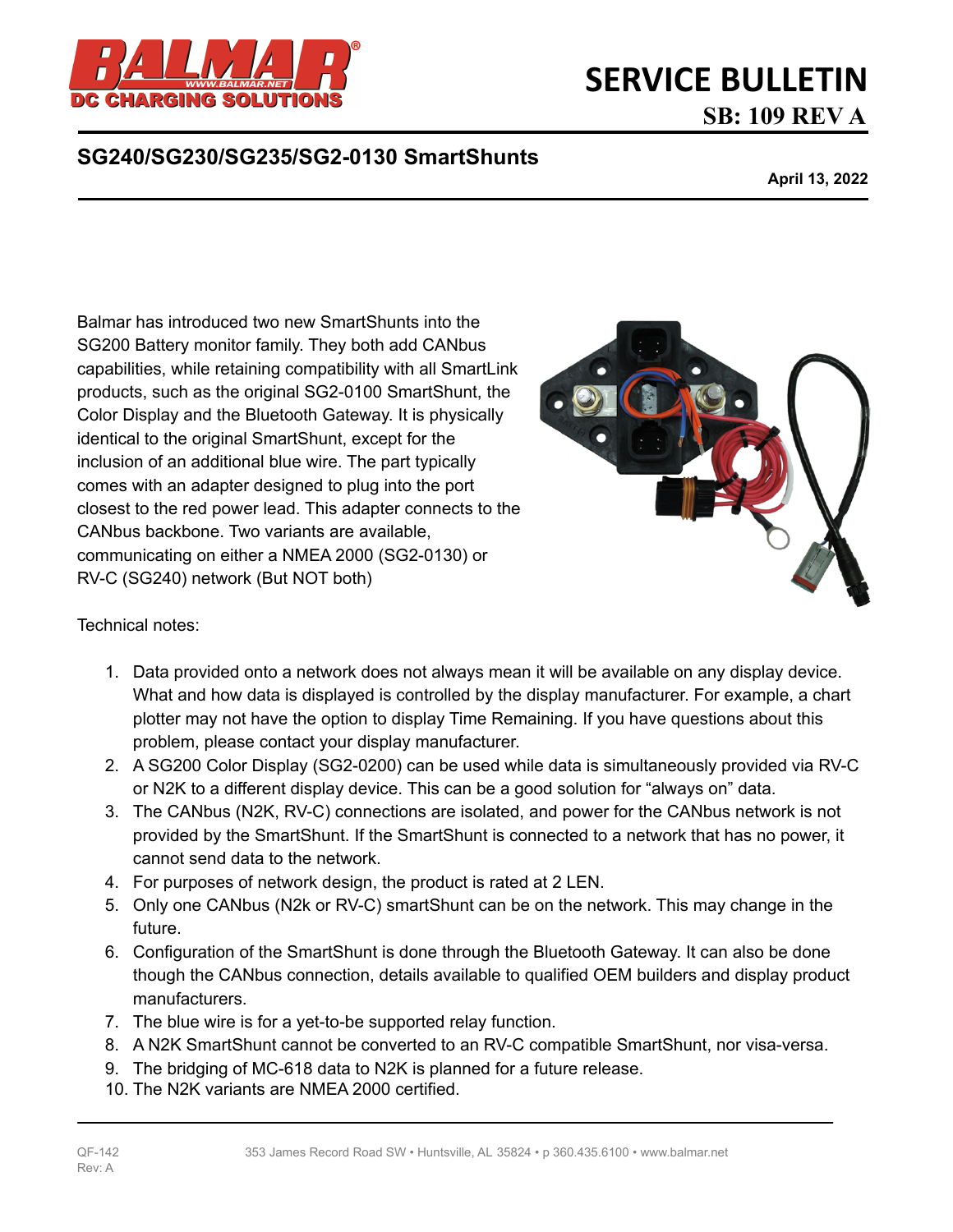

### **SG240/SG230/SG235/SG2-0130 SmartShunts**

**April 13, 2022**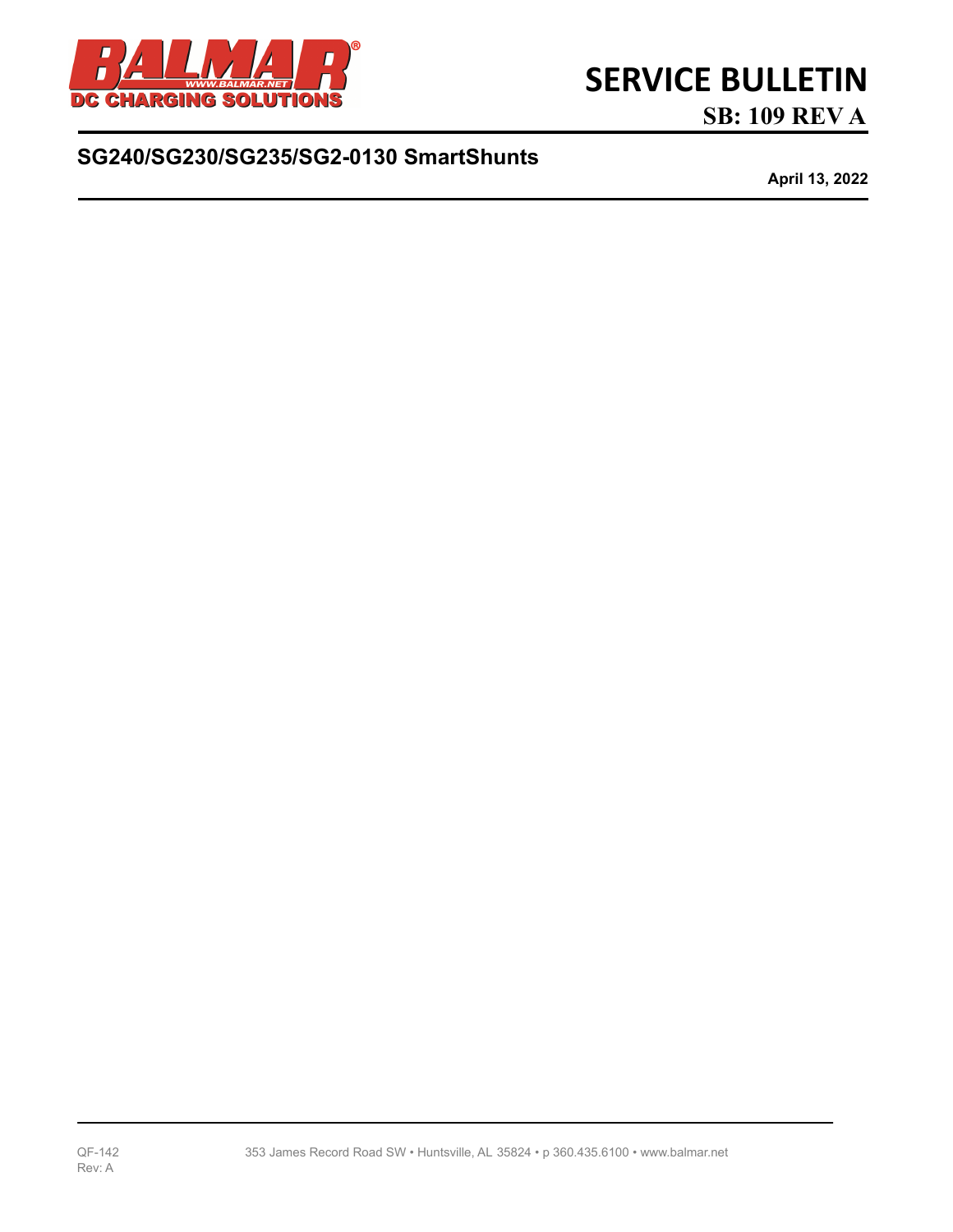

## **SG240/SG230/SG235/SG2-0130 SmartShunts**

**April 13, 2022**

#### SG2-0130 SmartShunt (Part of SG230, SG235 Kits or available separately)

| <b>NMEA 2000 Battery Parameter</b> | PGN name and number         |  |
|------------------------------------|-----------------------------|--|
| State of Charge                    | DC Detailed Status - 127506 |  |
| <b>State of Health</b>             | DC Detailed Status - 127506 |  |
| Remaining Capacity                 | DC Detailed Status - 127506 |  |
| Time Remaining                     | DC Detailed Status - 127506 |  |
| <b>Battery Voltage</b>             | Battery Status - 127508     |  |
| <b>Battery Aux-1 Voltage</b>       | Battery Status - 127508     |  |
| Battery Aux-2 Voltage              | Battery Status - 127508     |  |
| <b>Battery Current</b>             | Battery Status - 127508     |  |

#### SG240 SmartShunt

| <b>RV-C Battery Parameter</b> | DGN name and number               |  |
|-------------------------------|-----------------------------------|--|
| State of Charge               | DC_Source_Status_3                |  |
| <b>State of Health</b>        | DC_Source_Status_3                |  |
| Remaining Capacity            | DC_Source_Status_3                |  |
| Time Remaining                | DC Source Status 2                |  |
| Battery Voltage               | DC_Source_Status_1 (Instance 1-4) |  |
| Aux 1 Voltage                 | DC_Source_Status_1 (Instance 5)   |  |
| Aux 2 Voltage                 | DC_Source_Status_1 (Instance 6)   |  |
| <b>Battery Current</b>        | DC_Source_Status_1 (Instance 1-4) |  |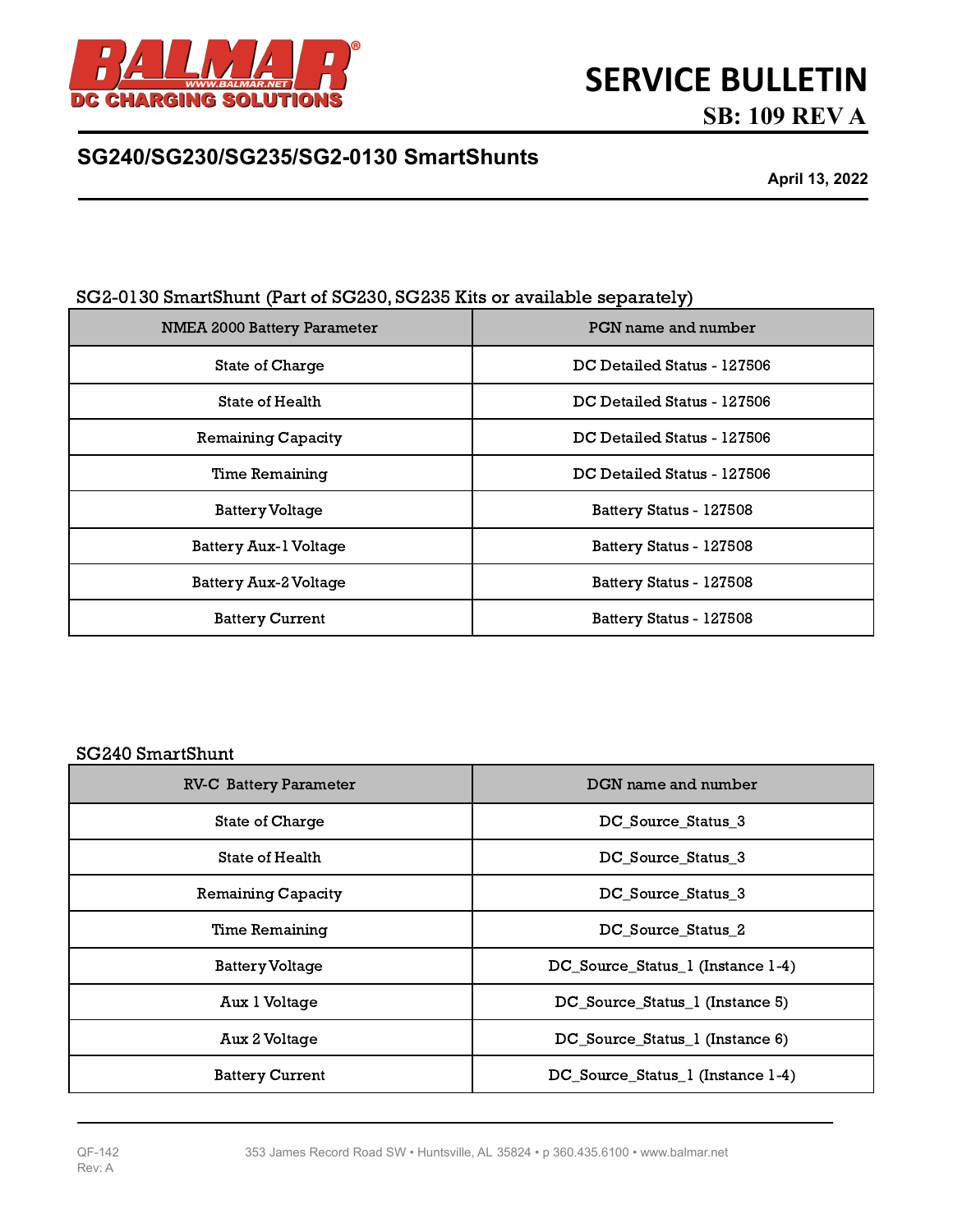

### **SG240/SG230/SG235/SG2-0130 SmartShunts**

**April 13, 2022**

#### **MC-618 Regulator Communications**

Communicating RV-C batteries may transmit data intended to control charging devices. If a compliant battery supplies this data, the regulator will stop charging until the battery changes the data to permit charging. When the SmartShunt receives this data, it shuts down charging within one second. If any battery on the network sends the "Do Not Charge" command, charging stops, regardless of which battery is actually being charged or any parallel setup.

| Byte 2, set to 1 (Do not charge), set to 0 permits<br>charging                        | DC Source Status 4  |  |
|---------------------------------------------------------------------------------------|---------------------|--|
| Byte 2, bits $0$ and $1$ set to $(00)$ (charge bus<br>disconnected) Disables charging |                     |  |
| Byte 2, bits $0$ and $1$ set to $(01)$ (charge bus<br>connected) Enables charging     | DC Source Status 11 |  |

RV-C real-time Information when connected to MC-618. Availability is subject to MFD/Display support

| <b>RV-C</b> Charge Parameter | DGN name and number     | <b>Field Bytes</b> |
|------------------------------|-------------------------|--------------------|
| MC-618 (bv) Battery Voltage  | CHARGER_STATUS_2        | $3 - 4$            |
| MC618 Bulk V                 | CHARGER CONFIG STATUS 3 | 1-2                |
| MC618 Absorption V           | CHARGER CONFIG STATUS 3 | $3 - 4$            |
| MC618 Float V                | CHARGER CONFIG STATUS 3 | $5-6$              |
| MC-618 Bat Type              | CHARGER_CONFIG_COMMAND  | 6                  |
| MC618 Alt1 Temp              | <b>CHARGER STATUS 2</b> |                    |
| MC-618 TARGET V              | <b>CHARGER STATUS</b>   | 1-2                |

N2K MC-618 data is not currently supported, but will be available in a later release.